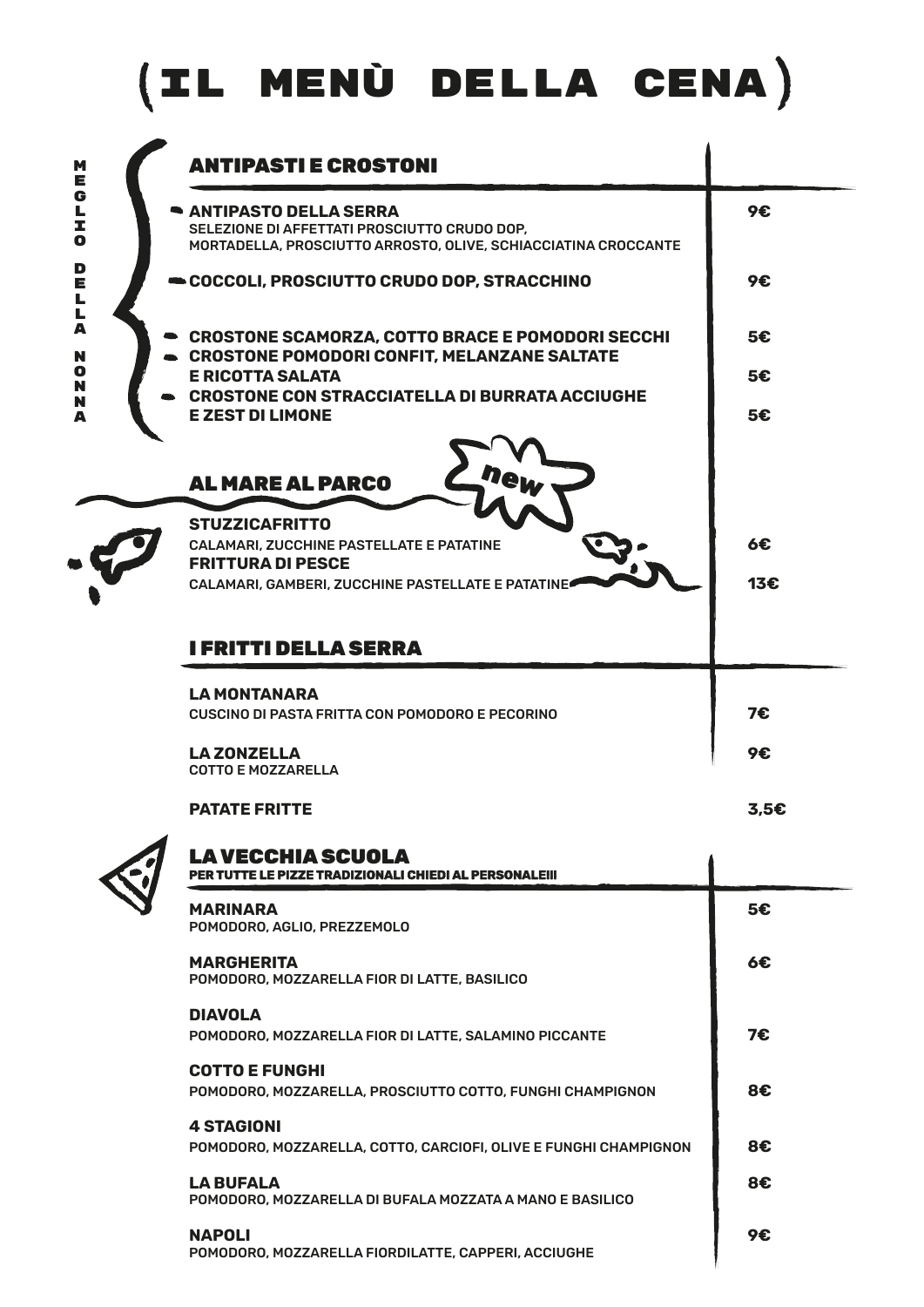| <b>GATTÒ</b><br>MOZZARELLA FIOR DI LATTE, PATATE AL ROSMARINO, COTTO ALLA BRACE                                                         |  |
|-----------------------------------------------------------------------------------------------------------------------------------------|--|
| <b>FIORILLO</b><br>MOZZARELLA FIOR DI LATTE, ZUCCHINE, PANCETTA, FIORI DI ZUCCA                                                         |  |
| <b>FANNI</b><br><b>MOZZARELLA FIOR DI LATTE, ACCIUGHE, STRACCIATELLA DI BURRATA</b>                                                     |  |
| <b>CUCUZZELLA</b><br>CREMA DI ZUCCHINE, CALAMARI MARINATI, CIPOLLE CARAMELLATE, PAN FRITTO                                              |  |
| <b>GENOVESE</b><br>MOZZARELLA FIOR DI LATTE, PESTO DI BASILICO, PATATE E FAGIOLINI AL VAPORE, PINOLI                                    |  |
| <b>SOCC'MEL</b><br>MOZZARELLA FIOR DI LATTE, STRACCIATELLA DI BURRATA, MORTADELLA A CRUDO,<br>PESTO DI PISTACCHI E ZESTE DI LIMONE      |  |
| <b>LA CONQUISTADORES</b><br>GUACAMOLE, SALMONE, POMODORINI, CIPOLLA DI TROPEA                                                           |  |
|                                                                                                                                         |  |
|                                                                                                                                         |  |
|                                                                                                                                         |  |
| <b>ROSSE</b>                                                                                                                            |  |
| <b>PERDIANA</b><br>POMODORO, FIORDILATTE, VERDURE DI STAGIONE SPADELLATE A SECONDA DEL MERCATO                                          |  |
| <b>CAPRICCIO DI SERRA</b><br>POMODORO, MOZZARELLA FIOR DI LATTE, PROSCIUTTO COTTO, CARCIOFINI,<br><b>OLIVE, FUNGHI, BRICIOLE D'UOVO</b> |  |
| <b>BELLAFRA</b><br>POMODORO, MOZZARELLA FIOR DI LATTE, PROVOLA AFFUMICATA, PANCETTA<br>E CIPOLLA CARAMELLATA                            |  |
| <b>LA SICULA</b><br>POMODORO, POMODORINI, ACCIUGHE, ORIGANO, ZEST DI LIMONE                                                             |  |
| <b>LA NORMA</b><br>POMODORO, CAPONATA DI MELANZANE, RICOTTA SALATA, BASILICO                                                            |  |
| <b>PUTTANESCA</b><br>SALSA DI POMODORI ALLA PUTTANESCA, STRACCIATELLA DI BURRATA, PREZZEMOLO                                            |  |
| <b>IMBUFALITA</b><br>POMODORO, MOZZARELLA DI BUFALA DOP A FETTE, PROSCIUTTO CRUDO DOP, BASILICO                                         |  |